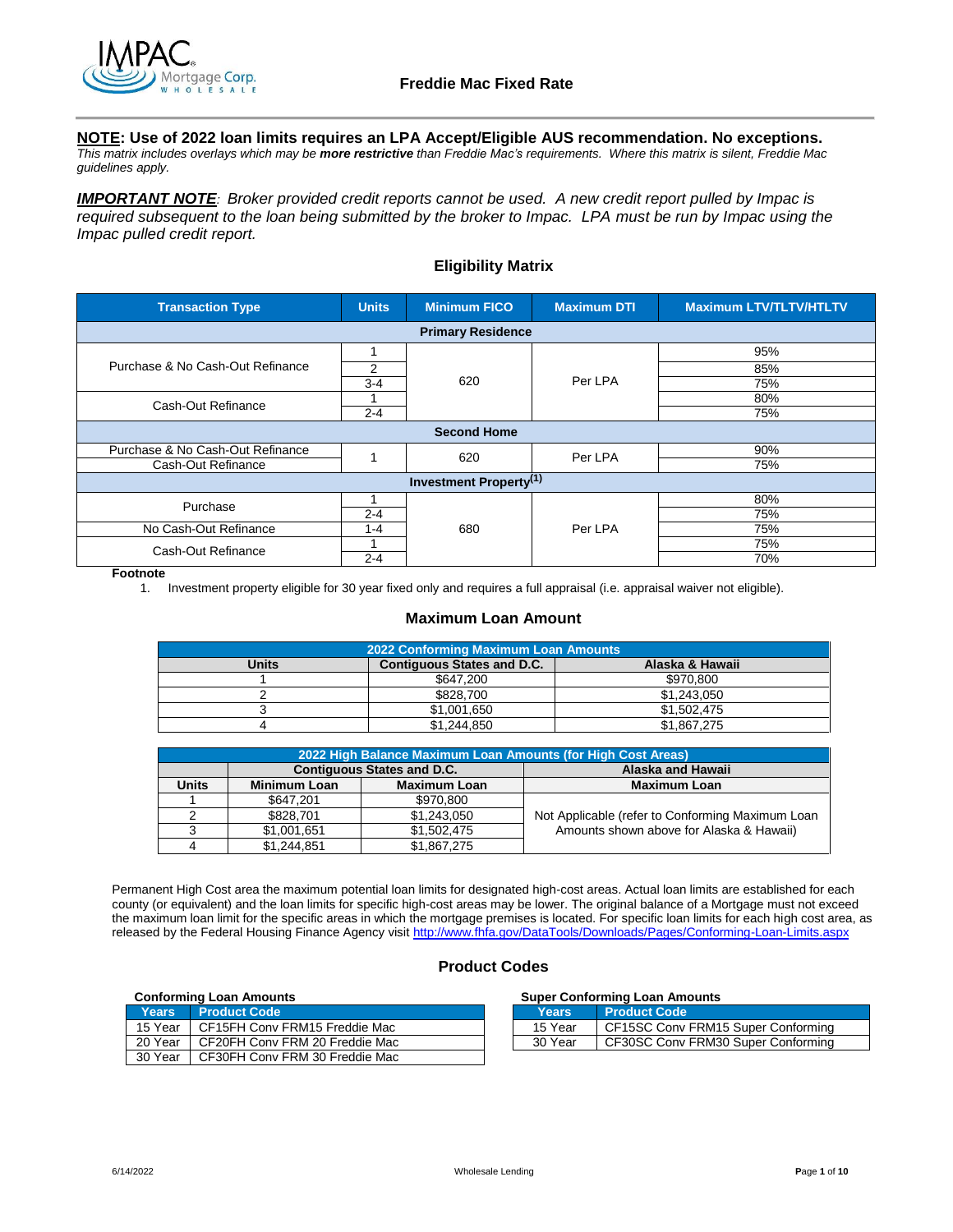

## **Freddie Mac Fixed Rate**

| <b>Conforming Loan Amounts with LPMI</b> |                                      | <b>Super Conforming Loan Amounts with LPMI</b> |                                                        |
|------------------------------------------|--------------------------------------|------------------------------------------------|--------------------------------------------------------|
| Years                                    | <b>Product Code</b>                  | <b>Years</b>                                   | <b>Product Code</b>                                    |
| 15 Year                                  | CF15FHLM Conv FRM15 Freddie Mac LPMI | 15 Year                                        | CF15SCLM Conv FRM15 Super Conforming<br>Lender Paid MI |
| 20 Year                                  | CF20FHLM Conv FRM20 Freddie Mac LPMI | 30 Year                                        | CF30SCLM Conv FRM30 Super Conforming<br>Lender Paid MI |
| 30 Year                                  | CF30FHLM Conv FRM30 Freddie Mac LPMI |                                                |                                                        |

| <b>Super Conforming Loan Amounts with LPMI</b> |                                                        |  |
|------------------------------------------------|--------------------------------------------------------|--|
| <b>Years</b>                                   | <b>Product Code</b>                                    |  |
| 15 Year                                        | CF15SCLM Conv FRM15 Super Conforming<br>Lender Paid MI |  |
| 30 Year                                        | CF30SCLM Conv FRM30 Super Conforming<br>Lender Paid MI |  |

# **Underwriting Guidelines**

| <b>Age of Documentation</b> | Credit Report: Must be not more than 120 days old on the Note Date.<br>Income and Asset Documentation: Must be no more than 120 days old on the Note Date. When consecutive<br>income/asset documents are in the loan file, the most recent document is used to determine whether it meets<br>the age requirement. For example, when two consecutive monthly bank statements are used to verify a<br>depository asset, the date of the most recent statement must be no more than 60 days old on the note date<br>Appraisal: When an appraisal is obtained, the property must be appraised within 12 months that precede the<br>date of the note and mortgage. When an appraisal report will be more than four months old on the date of the<br>note and mortgage, regardless of whether the property was appraised as proposed or existing construction,<br>the appraiser must inspect the exterior of the property and review current market data to determine whether<br>the property has declined in value since the date of the original appraisal. This inspection and results of the<br>analysis must be reported on the Appraisal Update and/or Completion Report (Form 1004D).<br>If the appraiser indicates on the Form 1004D that the property value has declined, then the lender<br>must obtain a new appraisal for the property.<br>If the appraiser indicates on the Form 1004D that the property value has not declined, then the<br>$\bullet$<br>lender may proceed with the loan in process without requiring any additional fieldwork.<br>Note: The appraisal update must occur within the four months that precede the date of the note and<br>mortgage. The original appraiser should complete the appraisal update, however lenders may use substitute<br>appraisers. When updates are completed by substitute appraisers, the substitute appraiser must review the<br>original appraisal and express an opinion about whether the original appraiser's opinion of market value was<br>reasonable on the date of the original appraisal report. The lender must note in the file why the original<br>appraiser was not used. |              |
|-----------------------------|----------------------------------------------------------------------------------------------------------------------------------------------------------------------------------------------------------------------------------------------------------------------------------------------------------------------------------------------------------------------------------------------------------------------------------------------------------------------------------------------------------------------------------------------------------------------------------------------------------------------------------------------------------------------------------------------------------------------------------------------------------------------------------------------------------------------------------------------------------------------------------------------------------------------------------------------------------------------------------------------------------------------------------------------------------------------------------------------------------------------------------------------------------------------------------------------------------------------------------------------------------------------------------------------------------------------------------------------------------------------------------------------------------------------------------------------------------------------------------------------------------------------------------------------------------------------------------------------------------------------------------------------------------------------------------------------------------------------------------------------------------------------------------------------------------------------------------------------------------------------------------------------------------------------------------------------------------------------------------------------------------------------------------------------------------------------------------------------------------------------------------------------------|--------------|
|                             |                                                                                                                                                                                                                                                                                                                                                                                                                                                                                                                                                                                                                                                                                                                                                                                                                                                                                                                                                                                                                                                                                                                                                                                                                                                                                                                                                                                                                                                                                                                                                                                                                                                                                                                                                                                                                                                                                                                                                                                                                                                                                                                                                    |              |
| Appraisal                   | <b>Required Fieldwork</b><br>Loan Product Advistor (LPA) will determine level of fieldwork required. Appraisals must be ordered through<br>an AMC. If allowed by LPA, appraisal waivers are allowed (final LPA cert must reflect the appraisal waiver)<br>with the following exceptions: 1) Not eligible in Kansas (interior/exterior appraisal required), 2) Not eligible for<br>Texas 50(a)(6) transactions (interior/exterior appraisal required), and 3) Not eligible for investment properties<br>(interior/exterior appraisal required). For the aforementioned exceptions, a full appraisal (interior/exterior) is<br>required regardless of the level of fieldwork allowed by LPA.                                                                                                                                                                                                                                                                                                                                                                                                                                                                                                                                                                                                                                                                                                                                                                                                                                                                                                                                                                                                                                                                                                                                                                                                                                                                                                                                                                                                                                                         |              |
|                             | Whenever LPA does not allow for an appraisal waiver, an interior/exterior appraisal is required with one<br>exception. For purchase transactions where the subject property is a primary residence, a desktop appraisal<br>may be obtained in lieu of an interior/exterior appraisal for loan applications taken on or before May 31, 2021.<br>For loan applications taken on or after June 1, 2021, standard Freddie Mac appraisal requirements apply.                                                                                                                                                                                                                                                                                                                                                                                                                                                                                                                                                                                                                                                                                                                                                                                                                                                                                                                                                                                                                                                                                                                                                                                                                                                                                                                                                                                                                                                                                                                                                                                                                                                                                            |              |
|                             | <b>Appraisal Review</b><br>On CU scores > 2.5, it is required that underwriters run CU on that appraisal and determine if the data from<br>that report can be used to offset the warnings. Additional steps may be necessary to clear the warnings.<br>Desk review or field review may be required as determined by UW Management.                                                                                                                                                                                                                                                                                                                                                                                                                                                                                                                                                                                                                                                                                                                                                                                                                                                                                                                                                                                                                                                                                                                                                                                                                                                                                                                                                                                                                                                                                                                                                                                                                                                                                                                                                                                                                 |              |
|                             | <b>Property Condition</b><br>Properties with a Condition Rating of C5 or C6 are not eligible.                                                                                                                                                                                                                                                                                                                                                                                                                                                                                                                                                                                                                                                                                                                                                                                                                                                                                                                                                                                                                                                                                                                                                                                                                                                                                                                                                                                                                                                                                                                                                                                                                                                                                                                                                                                                                                                                                                                                                                                                                                                      |              |
|                             | Note: The ECOA Valuations Rule requires copies of appraisals and other written valuations be delivered to<br>borrower promptly upon completion, or three (3) business days before consummation, whichever is earlier                                                                                                                                                                                                                                                                                                                                                                                                                                                                                                                                                                                                                                                                                                                                                                                                                                                                                                                                                                                                                                                                                                                                                                                                                                                                                                                                                                                                                                                                                                                                                                                                                                                                                                                                                                                                                                                                                                                               |              |
| Assets                      | Cryptocurrency (e.g. Bitcoin and Ehtereum) may NOT be used for funds to close.                                                                                                                                                                                                                                                                                                                                                                                                                                                                                                                                                                                                                                                                                                                                                                                                                                                                                                                                                                                                                                                                                                                                                                                                                                                                                                                                                                                                                                                                                                                                                                                                                                                                                                                                                                                                                                                                                                                                                                                                                                                                     |              |
|                             |                                                                                                                                                                                                                                                                                                                                                                                                                                                                                                                                                                                                                                                                                                                                                                                                                                                                                                                                                                                                                                                                                                                                                                                                                                                                                                                                                                                                                                                                                                                                                                                                                                                                                                                                                                                                                                                                                                                                                                                                                                                                                                                                                    |              |
|                             | Any reserves requirement is determined by DU.                                                                                                                                                                                                                                                                                                                                                                                                                                                                                                                                                                                                                                                                                                                                                                                                                                                                                                                                                                                                                                                                                                                                                                                                                                                                                                                                                                                                                                                                                                                                                                                                                                                                                                                                                                                                                                                                                                                                                                                                                                                                                                      |              |
| <b>Borrower Eligibility</b> | Eligible<br><b>US Citizen</b><br>$\bullet$<br>Permanent resident alien<br>٠<br>Non-permanent resident alien. Acceptable visa types and required documentation below:<br>Visa Only: H-1B, H-1B1, H-1B2, H-1B3, H-1C, L-1A, L-1B, O-1A/B, O-2, P-1A<br>$\circ$<br>Visa and EAD: E-1/E1-D, E-2/E-2D, E-3/E-3D, H-4, I, K-1, K-3, L-2, TN, V-1, V-2, V-3<br>$\circ$<br>Inter Vivos Revocable Trust<br>Note: A Power of Attorney is not allowed on properties held in a trust<br>$\circ$<br>Ineligible                                                                                                                                                                                                                                                                                                                                                                                                                                                                                                                                                                                                                                                                                                                                                                                                                                                                                                                                                                                                                                                                                                                                                                                                                                                                                                                                                                                                                                                                                                                                                                                                                                                  |              |
| 6/14/2022                   | <b>Foreign Nationals</b><br>$\bullet$<br>Wholesale Lending                                                                                                                                                                                                                                                                                                                                                                                                                                                                                                                                                                                                                                                                                                                                                                                                                                                                                                                                                                                                                                                                                                                                                                                                                                                                                                                                                                                                                                                                                                                                                                                                                                                                                                                                                                                                                                                                                                                                                                                                                                                                                         | Page 2 of 10 |
|                             |                                                                                                                                                                                                                                                                                                                                                                                                                                                                                                                                                                                                                                                                                                                                                                                                                                                                                                                                                                                                                                                                                                                                                                                                                                                                                                                                                                                                                                                                                                                                                                                                                                                                                                                                                                                                                                                                                                                                                                                                                                                                                                                                                    |              |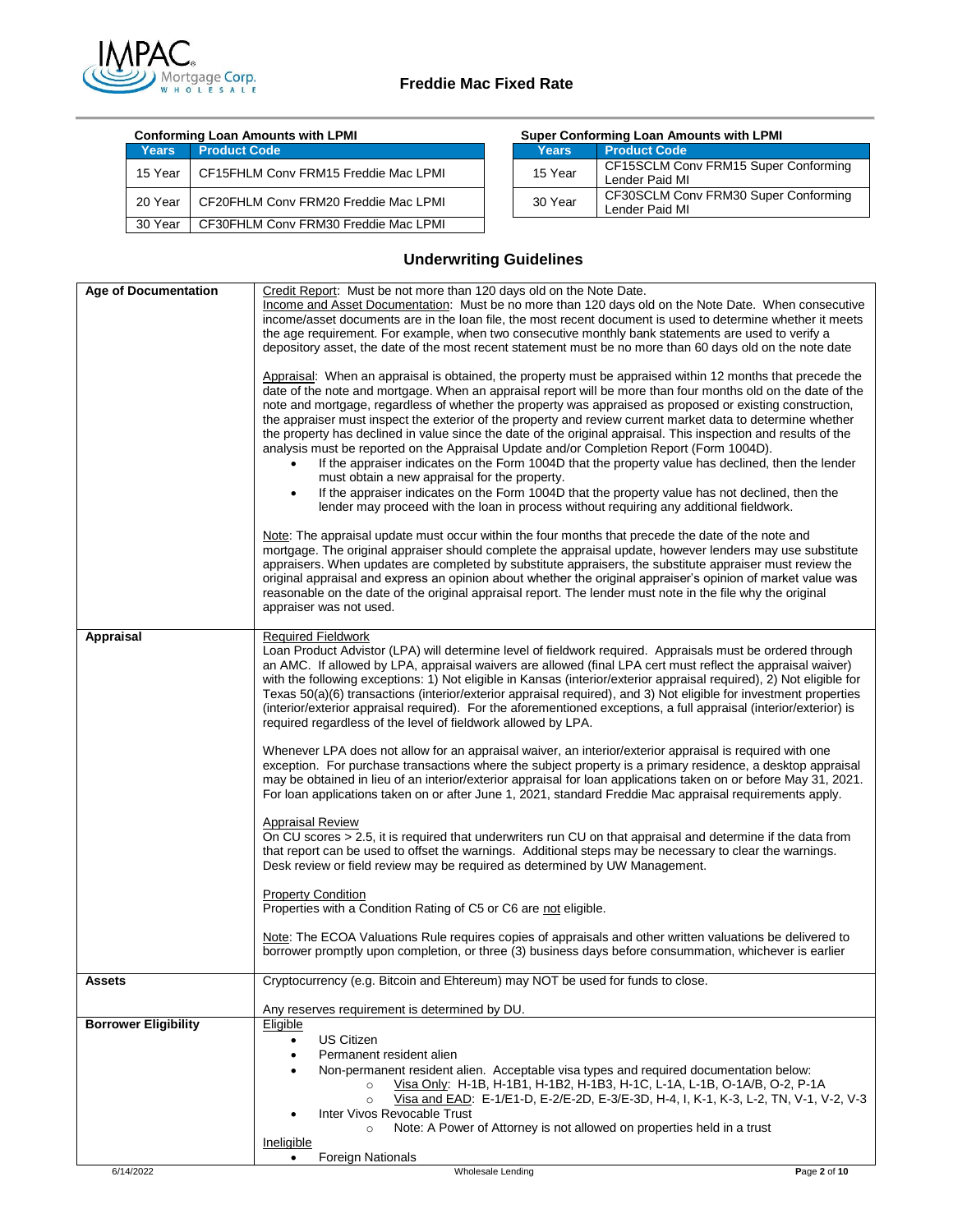

|                               | Deferred Action for Childhood Arrivals (DACA)<br>$\bullet$<br>Borrower must have SSN, ITIN is not allowed<br>$\bullet$                                                                                                                                                                                                                                                                                                                                                                                                                                                                                                                                                                                                                                                                                                                     |
|-------------------------------|--------------------------------------------------------------------------------------------------------------------------------------------------------------------------------------------------------------------------------------------------------------------------------------------------------------------------------------------------------------------------------------------------------------------------------------------------------------------------------------------------------------------------------------------------------------------------------------------------------------------------------------------------------------------------------------------------------------------------------------------------------------------------------------------------------------------------------------------|
|                               | Maximum number of borrowers and co-borrowers: 4                                                                                                                                                                                                                                                                                                                                                                                                                                                                                                                                                                                                                                                                                                                                                                                            |
| <b>COVID-19 Attestation</b>   | All borrowers must sign and date Impac's COVID-19 Attestation with regard to forbearance and the<br>borrower's ability to repay the loan.                                                                                                                                                                                                                                                                                                                                                                                                                                                                                                                                                                                                                                                                                                  |
| <b>Credit</b>                 | <b>IMPORTANT NOTE:</b> Broker provided credit reports cannot be used. A new credit report pulled by Impac is<br>required subsequent to the loan being submitted by the broker to Impac. LPA must be run by Impac using<br>the Impac pulled credit report.                                                                                                                                                                                                                                                                                                                                                                                                                                                                                                                                                                                  |
|                               | Loan Product Advisor (LPA) Accept is required. For Accept mortgages, LPA has determined that a<br>borrower's credit reputation is acceptable with the following overlays:<br>Updated mortgage ratings on all mortgages through the current month are required.                                                                                                                                                                                                                                                                                                                                                                                                                                                                                                                                                                             |
|                               | <b>Forbearance (COVID-19):</b> Lenders must continue to review the borrower's credit report to determine the<br>status of all mortgage loans. In addition to reviewing the credit report, the lender must also apply due<br>diligence for each mortgage loan on which the borrower is obligated, including co-signed mortgage loans and<br>mortgage loans not related to the subject transaction, to determine whether the payments are current as of<br>the note date of the new transaction. For the purposes of these requirements, "current" means the borrower<br>has made all mortgage payments due in the month prior to the note date of the new loan transaction by no<br>later than the last business day of that month. Examples of acceptable additional due diligence methods to<br>document the loan file include:           |
|                               | A loan payment history from the servicer or third-party verification service                                                                                                                                                                                                                                                                                                                                                                                                                                                                                                                                                                                                                                                                                                                                                               |
|                               | A payoff statement (for mortgages being refinanced),<br>The latest mortgage account statement from the borrower, and<br>A verification of mortgage.                                                                                                                                                                                                                                                                                                                                                                                                                                                                                                                                                                                                                                                                                        |
|                               | A borrower who is not current and has missed payments on any mortgage loan is eligible for a new mortgage<br>loan if those missed payments were resolved in accordance with the requirements below:                                                                                                                                                                                                                                                                                                                                                                                                                                                                                                                                                                                                                                        |
|                               | Reinstatement: If the borrower resolved missed payments through a reinstatement, they are eligible<br>for a new mortgage loan. The lender must document the source of funds in accordance with eligible<br>sources of funds in FNMA's Selling Guide if the reinstatement was completed after the application<br>date of the new transaction. Proceeds from a refinance may not be used to reinstate any mortgage<br>loan.                                                                                                                                                                                                                                                                                                                                                                                                                  |
|                               | Loss Mitigation Solution: If outstanding payments will be or have been resolved through a loss<br>$\bullet$<br>mitigation solution, the borrower is eligible for a new mortgage loan if they have made at least three<br>timely payments as of the note date of the new transaction as follows:<br>For a repayment plan, the borrower must have made either three payments under the<br>repayment plan or completed the repayment plan, whichever occurs first. Note that there<br>is no requirement that the repayment plan be completed.<br>For a payment deferral, the borrower must have made three consecutive timely<br>$\bullet$<br>payments following the effective date of the payment deferral agreement.<br>For a modification, the borrower must have completed the three-month trial payment                                  |
|                               | period.<br>For any other loss mitigation solution not listed above, the borrower must have<br>successfully completed the program, or made three consecutive full payments in<br>accordance with the program.<br>Verification that the borrower has made the required three timely payments may include:                                                                                                                                                                                                                                                                                                                                                                                                                                                                                                                                    |
|                               | A loan payment history from the servicer or third party verification service,<br>The latest mortgage account statement from the borrower, and<br>٠<br>A verification of mortgage<br>If these requirements are met on an existing mortgage loan being refinanced, the new loan amount                                                                                                                                                                                                                                                                                                                                                                                                                                                                                                                                                       |
|                               | can include the full amount required to satisfy the existing mortgage.<br>Non-traditional credit is not allowed. Each borrower must generate at least one traditional credit score. For<br>borrowers with frozen credit, no more than one of the national credit repositories can have frozen credit<br>information.                                                                                                                                                                                                                                                                                                                                                                                                                                                                                                                       |
| <b>Disaster Area Protocol</b> | Whenever FEMA declares properties located in zip codes and counties to be eligible for individual assistance,<br>a re-inspection is required if the effective date of the appraisal is dated on or before the incident period end<br>date. At a minimum, an exterior inspection is required. If the disaster is flood, hurricane or otherwise water-<br>related, an interior inspection is also required. All property inspection products must affirmatively indicate<br>there is no adverse impact to value, condition, or marketability as a result of the disaster and must be dated<br>after the incident end date. If the subject property is a condominium, the property inspection must also<br>assess the condition of the building in which the unit is located and assess any damage to the condo project's<br>common elements. |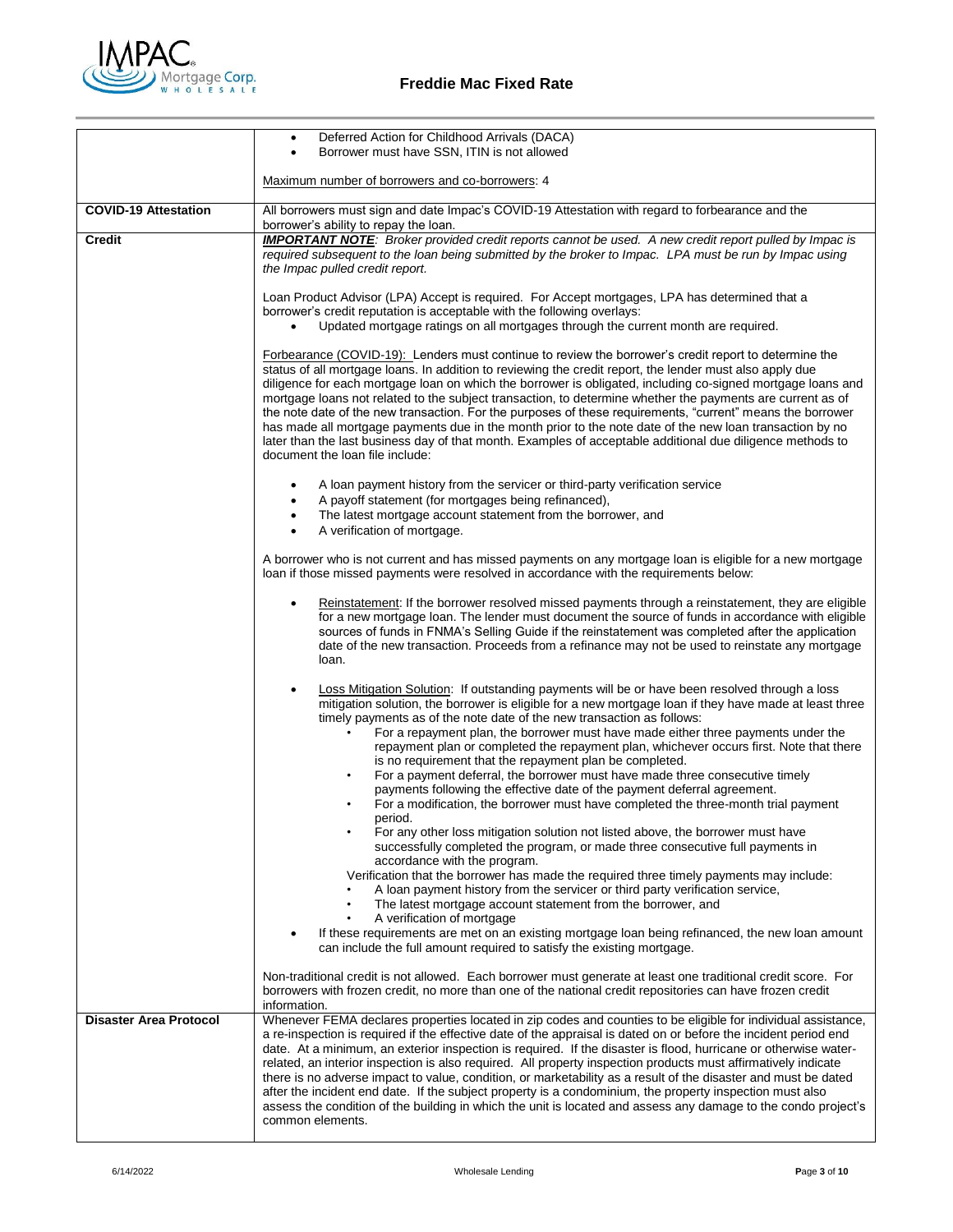

|                        | For loans with appraisal waivers, an interior/exterior appraisal is not required provided the final DU cert allows<br>for an appraisal waiver. However, a re-inspection as described above is required prior to loan closing. If the<br>appraisal waiver language is lost on the final DU cert, an interior/exterior appraisal dated after the incident<br>end date is required.                                                                                                                                                                                                                                                                                                                                                                                                                                                                                                                                                                                                                                                                                                                                                                                                                                                                                                                                                                                                                                                                                                                                                                                                                                                                                                                                                                                                                                                                                                                                                                                                                                                                                                                                                                                                                                                                                                                                                                                                                                                                                                                                                                                                                                                                                                                                                                                                                                                                                                                                                                                                                                                                                                                                                                                                                                                                                                                                                                                           |
|------------------------|----------------------------------------------------------------------------------------------------------------------------------------------------------------------------------------------------------------------------------------------------------------------------------------------------------------------------------------------------------------------------------------------------------------------------------------------------------------------------------------------------------------------------------------------------------------------------------------------------------------------------------------------------------------------------------------------------------------------------------------------------------------------------------------------------------------------------------------------------------------------------------------------------------------------------------------------------------------------------------------------------------------------------------------------------------------------------------------------------------------------------------------------------------------------------------------------------------------------------------------------------------------------------------------------------------------------------------------------------------------------------------------------------------------------------------------------------------------------------------------------------------------------------------------------------------------------------------------------------------------------------------------------------------------------------------------------------------------------------------------------------------------------------------------------------------------------------------------------------------------------------------------------------------------------------------------------------------------------------------------------------------------------------------------------------------------------------------------------------------------------------------------------------------------------------------------------------------------------------------------------------------------------------------------------------------------------------------------------------------------------------------------------------------------------------------------------------------------------------------------------------------------------------------------------------------------------------------------------------------------------------------------------------------------------------------------------------------------------------------------------------------------------------------------------------------------------------------------------------------------------------------------------------------------------------------------------------------------------------------------------------------------------------------------------------------------------------------------------------------------------------------------------------------------------------------------------------------------------------------------------------------------------------------------------------------------------------------------------------------------------------|
| <b>Escrow Waivers</b>  | The following are requirements as it relates to escrow accounts:<br>Property tax and insurance escrows may be waived for $LTV \leq 80\%$ unless individual state laws<br>$\bullet$<br>supersede this requirement and allow for more or less restrictive requirements.<br>When a property requires flood insurance, an escrow account must be established (i.e. waiver not<br>٠<br>permitted).<br>For individual condo units, escrow accounts for property and/or flood insurance are not required<br>$\bullet$<br>provided the unit is covered by a blanket insurance policy purchased by the HOA.                                                                                                                                                                                                                                                                                                                                                                                                                                                                                                                                                                                                                                                                                                                                                                                                                                                                                                                                                                                                                                                                                                                                                                                                                                                                                                                                                                                                                                                                                                                                                                                                                                                                                                                                                                                                                                                                                                                                                                                                                                                                                                                                                                                                                                                                                                                                                                                                                                                                                                                                                                                                                                                                                                                                                                         |
| <b>Financing Types</b> | <b>Purchase Transactions:</b><br>Assigned purchase contracts are not eligible<br>٠<br>Use lesser of appraised value or sales price for LTV purposes.<br>$\bullet$<br>Refinance Transactions (all):<br>For all refinance transactions (cash-out and no cash-out) ,one of the following requirements must be met:<br>At least one borrower on the refinance loan was a borrower on the loan being refinanced; or<br>At least one borrower on the refinance loan held title to and resided in the mortgaged premises as a<br>primary residence for the most recent 12 month period and the mortgage file contains<br>documentation that the borrower has been making timely mortgage payments, including the<br>payments for any secondary financing, for the most recent 12-month period; or<br>At least one borrower on the refinance loan inherited or was legally awarded the mortgaged<br>premises (for example, in the case of divorce, separation or dissolution of a domestic partnership).<br>No Cash-Out Refinance Transactions:<br>Proceeds may be used only to:<br>Pay off the first mortgage, regardless of its age.<br>$\bullet$<br>Pay off or pay down any junior liens secured by the mortgaged premises, that were used in their<br>$\bullet$<br>entirety to acquire the subject property<br>Pay related closing costs<br>٠<br>Disburse cash out to the borrower (or any other payee) not to exceed the greater of 1% of the new<br>refinance mortgage or \$2,000<br>Pay off the outstanding balance of a land contract or contract for deed if the requirements of Selling<br>٠<br>Guide section 4404.1 are met<br>Pay off a Property Assessed Clean Energy (PACE) or PACE-like obligation<br>٠<br>If there are excess proceeds:<br>The mortgage amount must be reduced: or<br>$\circ$<br>The excess must be applied as a principal curtailment to the new refinance mortgage at<br>$\circ$<br>closing and must be clearly reflected on the Settlement/Closing Disclosure Statement.<br>Under no circumstances may cash disbursed to the borrower (or any other payee) exceed the<br>maximum permitted for "no cash-out" refinance mortgages.<br>NOTE: The loan being paid off as part of the new no cash-out refinance must have a Note Date no less than<br>30 days prior to the Note Date of the new transaction. Otherwise, the new loan is ineligible.<br>Cash-Out Refinance Transactions:<br>• A cash-out refinance loan is a loan in which the use of the loan amount is not limited to specific<br>purposes.<br>• A mortgage placed on a property previously owned free and clear by the borrower is always<br>considered a cash-out mortgage.<br>At least one borrower must have been on the title to the property for at least six months prior to the<br>$\bullet$<br>Note Date except as specified below in the fourth bullet point.<br>For cases in which title to the property is held by a limited liability company (LLC) or<br>$\circ$<br>limited partnership (LP), the time the property was titled in the name of the LLC or LP<br>may be included in the six-month requirement provided:<br>At least one Borrower must have been the majority owner or had control of the<br>LLC or LP since the date the property was acquired by the LLC or LP, and<br>Title must be transferred from the LLC or LP into the Borrower's name prior to |
|                        | the Note Date.<br>If none of the borrowers have been on the title to the subject property for at least six months prior to<br>٠<br>the Note Date of the cash-out refinance mortgage, the following requirements must be met:<br>At least one borrower on the refinance mortgage inherited or was legally awarded the<br>$\circ$<br>subject property (for example, in the case of divorce, separation or dissolution of a<br>domestic partnership)<br>OR, all of the following:<br>Primary residence only<br>$\circ$<br>The Settlement/Closing Disclosure Statement from the purchase transaction must reflect<br>$\circ$<br>that no financing secured by the subject property was used to purchase the subject                                                                                                                                                                                                                                                                                                                                                                                                                                                                                                                                                                                                                                                                                                                                                                                                                                                                                                                                                                                                                                                                                                                                                                                                                                                                                                                                                                                                                                                                                                                                                                                                                                                                                                                                                                                                                                                                                                                                                                                                                                                                                                                                                                                                                                                                                                                                                                                                                                                                                                                                                                                                                                                             |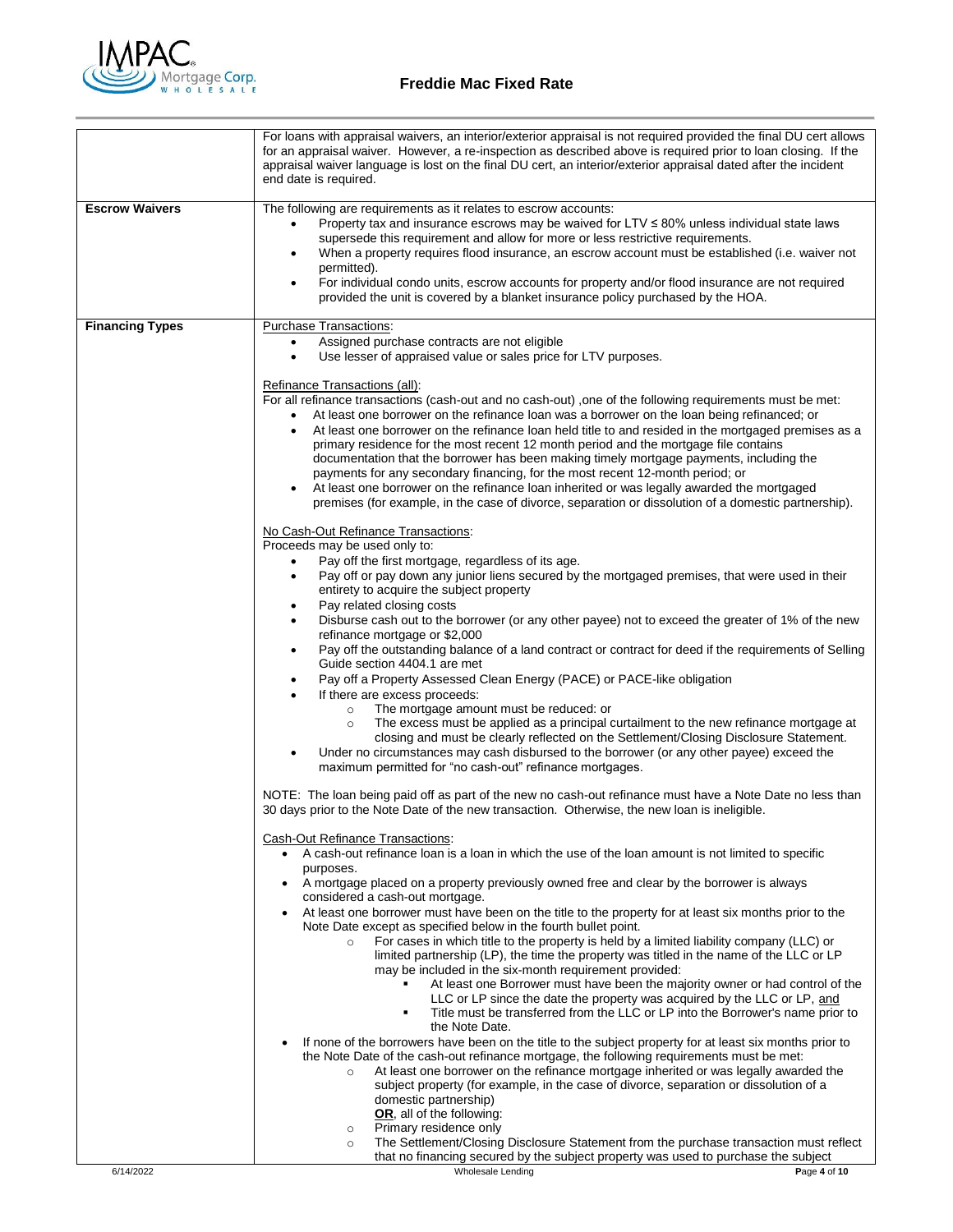

|                                 | property. A recorded trustee's deed or equivalent documentation may be used when a<br>Settlement/Closing Disclosure Statement was not used for the purchase transaction.<br>The preliminary title report for the refinance transaction must reflect the borrower as the<br>$\circ$<br>owner of the subject property and must reflect that there are no liens on the property<br>The source of funds used to purchase the subject property must be fully documented<br>$\circ$<br>If funds were borrowed to purchase the subject property, those funds must be repaid and<br>$\circ$<br>reflected on the Settlement/Closing Disclosure Statement for the refinance transaction<br>The amount of the cash-out refinance mortgage must not exceed the sum of the original<br>$\circ$<br>purchase price and related closing costs, financing costs and prepaids/escrows as<br>documented by the Settlement/Closing Disclosure Statement for the purchase<br>transaction, less any gift funds used to purchase the subject property. A recorded<br>trustee's deed or equivalent documentation may be used when a Settlement/Closing<br>Disclosure Statement was not used for the purchase transaction.<br>There must have been no affiliation or relationship between the buyer and seller of the<br>$\circ$<br>purchase transaction<br>The cash-out mortgage must meet all other Freddie Mac requirements.<br>$\circ$<br>Texas Equity Section 50 (a)(6) Mortgages<br>Freddie Mac's classification of mortgage transactions as "cash-out refinance" or "limited cash-cash-out |
|---------------------------------|--------------------------------------------------------------------------------------------------------------------------------------------------------------------------------------------------------------------------------------------------------------------------------------------------------------------------------------------------------------------------------------------------------------------------------------------------------------------------------------------------------------------------------------------------------------------------------------------------------------------------------------------------------------------------------------------------------------------------------------------------------------------------------------------------------------------------------------------------------------------------------------------------------------------------------------------------------------------------------------------------------------------------------------------------------------------------------------------------------------------------------------------------------------------------------------------------------------------------------------------------------------------------------------------------------------------------------------------------------------------------------------------------------------------------------------------------------------------------------------------------------------------------------------------------------------------------|
|                                 | refinance" differs from the way mortgages are classified under Texas law. Texas law determines whether or<br>not a mortgage is a Texas 50 (a)(6) mortgage, and Freddie Mac's policy determines whether the mortgage<br>must be delivered as a cash-out refinance transaction or as a limited cash-out refinance transaction. All<br>Texas 50 (a)(6) loans must comply with the following requirements:<br><b>Fixed rate Mortgages</b>                                                                                                                                                                                                                                                                                                                                                                                                                                                                                                                                                                                                                                                                                                                                                                                                                                                                                                                                                                                                                                                                                                                                    |
|                                 | $\bullet$<br>Must be a cash-out refinance mortgage, or a "no cash-out" refinance mortgage, depending on the<br>$\bullet$                                                                                                                                                                                                                                                                                                                                                                                                                                                                                                                                                                                                                                                                                                                                                                                                                                                                                                                                                                                                                                                                                                                                                                                                                                                                                                                                                                                                                                                 |
|                                 | applicable facts.<br>May not be a special purpose cash-out refinance mortgage                                                                                                                                                                                                                                                                                                                                                                                                                                                                                                                                                                                                                                                                                                                                                                                                                                                                                                                                                                                                                                                                                                                                                                                                                                                                                                                                                                                                                                                                                            |
|                                 | 1 unit Primary Residence Homestead<br>$\bullet$<br>Maximum allowable LTV is 70%<br>$\bullet$                                                                                                                                                                                                                                                                                                                                                                                                                                                                                                                                                                                                                                                                                                                                                                                                                                                                                                                                                                                                                                                                                                                                                                                                                                                                                                                                                                                                                                                                             |
| <b>Fraud Report</b>             | Required                                                                                                                                                                                                                                                                                                                                                                                                                                                                                                                                                                                                                                                                                                                                                                                                                                                                                                                                                                                                                                                                                                                                                                                                                                                                                                                                                                                                                                                                                                                                                                 |
| <b>Geographic Restrictions</b>  | Hawaii: Lava zones 1 and 2 not eligible.                                                                                                                                                                                                                                                                                                                                                                                                                                                                                                                                                                                                                                                                                                                                                                                                                                                                                                                                                                                                                                                                                                                                                                                                                                                                                                                                                                                                                                                                                                                                 |
|                                 | Ineligible States:<br>DE, MA, ME, MO and WY                                                                                                                                                                                                                                                                                                                                                                                                                                                                                                                                                                                                                                                                                                                                                                                                                                                                                                                                                                                                                                                                                                                                                                                                                                                                                                                                                                                                                                                                                                                              |
| <b>High-Cost Mortgage Loans</b> | Impac does not originate or purchase high-cost mortgage loans (12 CFR 1026.32)                                                                                                                                                                                                                                                                                                                                                                                                                                                                                                                                                                                                                                                                                                                                                                                                                                                                                                                                                                                                                                                                                                                                                                                                                                                                                                                                                                                                                                                                                           |
| <b>Income</b>                   | Income Documentation:<br>Income documentation requirements are determined by LPA but generally include the following:<br>Employment Income: Current paystub + prior 2 years W2's<br>$\bullet$<br>Self-Employment Income: Most recent 2 year's personal (and business if applicable) tax returns                                                                                                                                                                                                                                                                                                                                                                                                                                                                                                                                                                                                                                                                                                                                                                                                                                                                                                                                                                                                                                                                                                                                                                                                                                                                          |
|                                 | Ineligible income types:<br>Employment offers and contracts<br>$\bullet$<br>Future/projected income<br>$\bullet$                                                                                                                                                                                                                                                                                                                                                                                                                                                                                                                                                                                                                                                                                                                                                                                                                                                                                                                                                                                                                                                                                                                                                                                                                                                                                                                                                                                                                                                         |
|                                 | Income commencing after note date                                                                                                                                                                                                                                                                                                                                                                                                                                                                                                                                                                                                                                                                                                                                                                                                                                                                                                                                                                                                                                                                                                                                                                                                                                                                                                                                                                                                                                                                                                                                        |
|                                 | Employment Income:<br>Refer to FHLMC's Selling Guide Chapter 5303 for requirements.                                                                                                                                                                                                                                                                                                                                                                                                                                                                                                                                                                                                                                                                                                                                                                                                                                                                                                                                                                                                                                                                                                                                                                                                                                                                                                                                                                                                                                                                                      |
|                                 | Other Income:<br>Refer to FHLMC's Selling Guide Chapter 5305 for requirements.                                                                                                                                                                                                                                                                                                                                                                                                                                                                                                                                                                                                                                                                                                                                                                                                                                                                                                                                                                                                                                                                                                                                                                                                                                                                                                                                                                                                                                                                                           |
|                                 | <b>Rental Income</b><br>Refer to <b>FHLMC's Selling Guide Chapter 5306</b> for requirements. If a departure residence situation, an<br>executed lease + a security deposit is required. Otherwise, the borrower must qualify with the full PITIA.                                                                                                                                                                                                                                                                                                                                                                                                                                                                                                                                                                                                                                                                                                                                                                                                                                                                                                                                                                                                                                                                                                                                                                                                                                                                                                                        |
|                                 | Self-Employment Income:<br>Standard self-employment guidelines are found in <b>FHLMC's Selling Guide Chapter 5304</b> . In addition to<br>standard self-employment guidelines, the following requirements also apply whenever the most recent tax<br>return being used to document and support qualifying income is older than 2020                                                                                                                                                                                                                                                                                                                                                                                                                                                                                                                                                                                                                                                                                                                                                                                                                                                                                                                                                                                                                                                                                                                                                                                                                                      |
|                                 | At a minimum, the following additional documentation must be obtained:<br>An audited or unaudited year-to-date (YTD) profit and loss statement that is signed by the Borrower<br>$\bullet$<br>and reports business revenue (i.e. gross receipts or sales), expenses and net income. The<br>information in the YTD profit and loss statement must cover the most recent month preceding the<br>Application Received Date and be dated no more than 60 calendar days prior to the Note Date, and<br>Three months business account statements no older than the latest three months represented on<br>$\bullet$<br>the YTD profit and loss statement<br>For example, if the YTD profit and loss statement is through May 31, 2020, the business<br>$\circ$<br>account statements can be no older than for March, April and May                                                                                                                                                                                                                                                                                                                                                                                                                                                                                                                                                                                                                                                                                                                                              |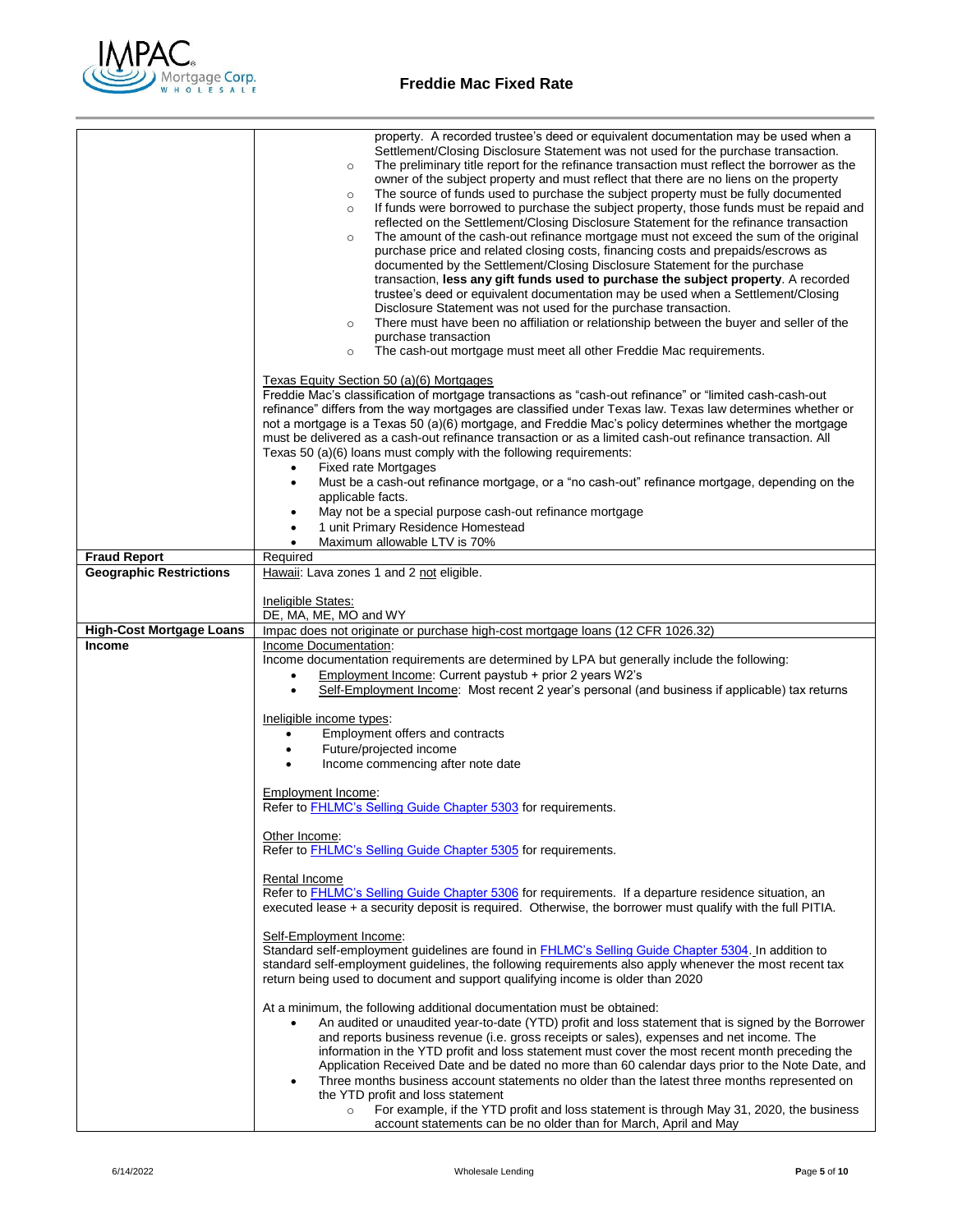

| Personal asset account statement evidencing business deposits and expenses may be<br>$\circ$<br>used when the Borrower is an owner of a small business and does not have a separate<br>business account                                                                                                                                                                                                              |
|----------------------------------------------------------------------------------------------------------------------------------------------------------------------------------------------------------------------------------------------------------------------------------------------------------------------------------------------------------------------------------------------------------------------|
|                                                                                                                                                                                                                                                                                                                                                                                                                      |
| <u>Reviewing YTD profit &amp; loss statements, business account statements and other relevant documentation</u><br>The seller must determine if the business revenue documented in the YTD profit and loss                                                                                                                                                                                                           |
| statement supports the level of revenue documented on the business account statements<br>If the business revenue on the YTD profit and loss statement is not supported by the revenue<br>$\bullet$                                                                                                                                                                                                                   |
| documented on the business account statements, additional documentation (e.g., month to month<br>or quarterly trending YTD profit and loss, additional months and/or more recent bank statements)                                                                                                                                                                                                                    |
| must be obtained to support the business revenue and resolve the discrepancy.<br>If the business revenue reported on the YTD profit and loss statement cannot be supported by<br>$\bullet$                                                                                                                                                                                                                           |
| business account statements and/or other documentation, the self-employment income is not<br>eligible for use in qualifying                                                                                                                                                                                                                                                                                          |
| If the business revenue reported on the YTD profit and loss statement is supported, proceed to<br>$\bullet$<br>determining the current level of stable monthly income as outlined below                                                                                                                                                                                                                              |
| <b>Establishing stable monthly income</b>                                                                                                                                                                                                                                                                                                                                                                            |
| The seller must review the YTD profit and loss statement (unaudited or audited), business account<br>$\bullet$                                                                                                                                                                                                                                                                                                       |
| statements, and all other relevant factors.                                                                                                                                                                                                                                                                                                                                                                          |
| The Seller must establish the current level of stable monthly self-employment income using details<br>$\bullet$<br>from the YTD profit and loss statement, business account statements, and supplemental<br>documentation, as applicable.                                                                                                                                                                            |
| The Seller must determine whether the income level has declined by comparing the information on<br>$\bullet$<br>the YTD profit and loss statement to the business revenue (i.e., gross receipts or sales) and<br>expenses reported on the most recent year's business tax return(s), and the net montly income as<br>calculated in accordance with requirements and guidance in Chapter 5304, including use of Guide |
| Form 91, Income Calculations, or a similar alternative form.                                                                                                                                                                                                                                                                                                                                                         |
| If the income level has not changed or has increased, use the qualifying income calculated following<br>FHLMC's standard requirements. A YTD P&L (audited or unaudited) cannot be used to support a higher level<br>of income than the amount derived from Form 91.                                                                                                                                                  |
| If the income level has declined:                                                                                                                                                                                                                                                                                                                                                                                    |
| Determine if the income has stabilized. The Seller may need to obtain additional documentation to<br>٠<br>supplement the YTD profit and loss statement (e.g., a month-to-month income trending analysis,<br>additional months and/or more recent business account statements) to make this determination.                                                                                                            |
| If the income has stabilized:<br>٠<br>Use no more than the current level of stable monthly self-employment income using<br>$\circ$<br>details from the YTD profit and loss statement, business account statements, and<br>supplemental documentation, as applicable                                                                                                                                                  |
| Adjustments (e.g., depreciation) to the YTD profit and loss net income may be made in<br>$\circ$<br>accordance with the requirements and guidance in Guide Section 5304.1(d) and Form<br>91, and in alignment with the adjustments based on the tax returns, as appropriate<br>If the income is declining and has not stabilized, then the income is not eligible for qualifying                                     |
| Refer to FHLMC Bulletin 2020-44 for more details regarding temporary requirements and guidance for<br>borrowers with qualifying income derived from self-employment.                                                                                                                                                                                                                                                 |
| 4506-C / Tax Transcripts:                                                                                                                                                                                                                                                                                                                                                                                            |
| Tax, W2 and/or 1099 transcripts are required to validate qualifying income. If a self-employed borrower is<br>using income to qualify from business tax returns, tax transcripts for that business are not required. However,<br>a signed 4506-C for that business is required.                                                                                                                                      |
| Verbal Verification of Employment (VVOE):<br>Salaried: Must be dated within 10 calendar days prior to funding. A VVOE cannot be obtained on                                                                                                                                                                                                                                                                          |
| the actual Note Date.<br>Self-employed: Must be dated within 20 calendar days prior to funding. A VVOE cannot be<br>٠                                                                                                                                                                                                                                                                                                |
| obtained on the actual Note Date. Examples include:<br>Evidence of current work (e.g., executed contracts or signed invoices that indicate the<br>$\circ$<br>business is operating on the day the Seller verifies self-employment)                                                                                                                                                                                   |
| Evidence of current business receipts within 20 calendar days prior to funding (e.g.,<br>$\circ$<br>payment for services performed)                                                                                                                                                                                                                                                                                  |
| Lender certification the business is open and operating (e.g., the lender confirmed<br>$\circ$<br>through a phone call or other means)                                                                                                                                                                                                                                                                               |
| Business website demonstrating activity supporting current business operations (e.g.,<br>$\circ$<br>timely appointments for estimates or service can be scheduled)                                                                                                                                                                                                                                                   |
| As a reminder, Impac does NOT allow a VVOE (or alternative documentation detailed herein) to be obtained<br>post-closing. Further, a VVOE cannot be obtained on the actual Note Date.                                                                                                                                                                                                                                |
|                                                                                                                                                                                                                                                                                                                                                                                                                      |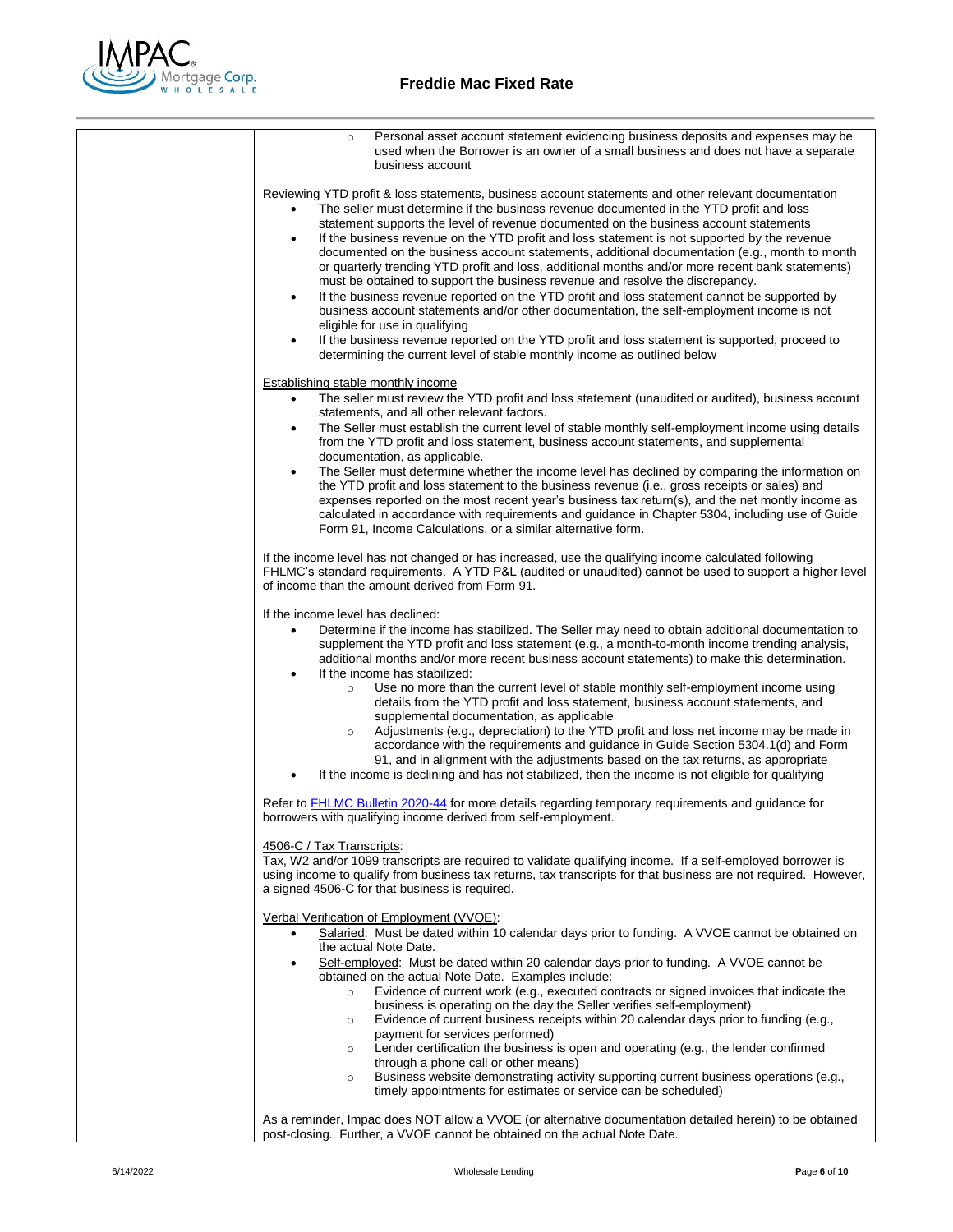

| <b>Liabilities</b> | Alimony With More Than 10 Months Payments Remaining:<br>Contingent Liabilities:<br>requirements below:<br>Debt Type<br>Installment (not including Mortgages)<br>Revolving<br>Monthly lease payment<br>Mortgage                                                                                                                                                                                                                                                                                                                                                                                                                                                                                                                                                                                                                                                                                                                                                                                                                                                                                                                                                                                                                                                                                                                                                                                                                                                                                                                                | In lieu of including these payments in the DTI, the payments must be deducted from the borrower's stable<br>monthly income. The reduced stable monthly income must be used to qualify the Borrower.<br>A contingent liability may be excluded from the monthly debt payment-to-income ratio when meeting the<br>Eligibility and documentation requirements<br>Documentation in the Mortgage file must indicate the following:<br>A party other than the Borrower has been making timely<br>$\bullet$<br>payments for the most recent 12 months (regardless of<br>whether the party is obligated on the debt)<br>The party making the payments is not an interested party to<br>$\bullet$<br>the subject real estate or Mortgage transaction<br>Documentation in the Mortgage file must indicate the following: |  |  |
|--------------------|-----------------------------------------------------------------------------------------------------------------------------------------------------------------------------------------------------------------------------------------------------------------------------------------------------------------------------------------------------------------------------------------------------------------------------------------------------------------------------------------------------------------------------------------------------------------------------------------------------------------------------------------------------------------------------------------------------------------------------------------------------------------------------------------------------------------------------------------------------------------------------------------------------------------------------------------------------------------------------------------------------------------------------------------------------------------------------------------------------------------------------------------------------------------------------------------------------------------------------------------------------------------------------------------------------------------------------------------------------------------------------------------------------------------------------------------------------------------------------------------------------------------------------------------------|----------------------------------------------------------------------------------------------------------------------------------------------------------------------------------------------------------------------------------------------------------------------------------------------------------------------------------------------------------------------------------------------------------------------------------------------------------------------------------------------------------------------------------------------------------------------------------------------------------------------------------------------------------------------------------------------------------------------------------------------------------------------------------------------------------------|--|--|
|                    |                                                                                                                                                                                                                                                                                                                                                                                                                                                                                                                                                                                                                                                                                                                                                                                                                                                                                                                                                                                                                                                                                                                                                                                                                                                                                                                                                                                                                                                                                                                                               | A party other than the Borrower has been making timely<br>$\bullet$<br>payments for the most recent 12 months<br>The party making the payments is obligated on the Note for<br>$\bullet$<br>the Mortgage that is being excluded<br>The party making the payments is not an interested party to<br>$\bullet$<br>the subject real estate or Mortgage transaction                                                                                                                                                                                                                                                                                                                                                                                                                                                 |  |  |
|                    | Monthly payments on revolving or open-end accounts:<br>Regardless of the balance, in the absence of a monthly payment on the credit report, and if there is no<br>documentation in the Mortgage file indicating the monthly payment amount, 5% of the outstanding balance<br>will be considered to be the required monthly payment amount. Monthly payments on open-end accounts<br>(accounts which require the balance to be paid in full monthly) are not required to be included in the monthly<br>debt payment if the borrower has sufficient verified funds to pay off the outstanding account balance. The<br>funds must be in addition to any funds used to qualify the borrower for the mortgage transaction.<br>Real Estate Taxes:<br>The real estate tax amount included in the monthly housing expense must be based on the value of<br>the improvements plus the value of the land<br>When the Mortgaged Premises is located in a jurisdiction where transfer of ownership causes or<br>٠<br>results in a recalculation of the amount of real estate tax, the monthly housing expense must<br>include an estimate of the recalculated real estate tax amount<br>When there is a tax abatement on the property, the Seller may use the reduced real estate tax<br>$\bullet$<br>amount in the monthly housing expense calculation, provided that the Mortgage file contains<br>evidence of the tax abatement and the documentation shows that the tax abatement will remain in<br>place for at least five years after the Note Date |                                                                                                                                                                                                                                                                                                                                                                                                                                                                                                                                                                                                                                                                                                                                                                                                                |  |  |
|                    | <b>Rental Housing Payments:</b><br>For mortgages with a non-occupying borrower and mortgages secured by second homes and investment<br>properties, when the Borrower does not own, but rents their primary residence, the monthly rental housing<br>payment for that primary residence must be included in the calculation of the monthly housing expense-to-<br>income ratio. The rental housing payment included in the monthly housing expense-to-income ratio must be<br>documented as follows:<br>Direct verification of rent from a management company, or<br>Direct verification of rent from an individual landlord (supported by two months of canceled checks<br>٠<br>or other evidence of two months' payments), or<br>A copy of the current, fully-executed lease agreement (supported by two months of canceled<br>٠<br>checks or other evidence of two months' payments), or<br>Six months of canceled checks or bank statements supporting consistent payments in the amount<br>٠<br>used in qualifying                                                                                                                                                                                                                                                                                                                                                                                                                                                                                                                        |                                                                                                                                                                                                                                                                                                                                                                                                                                                                                                                                                                                                                                                                                                                                                                                                                |  |  |
|                    | Self-employed Borrower's debt paid by the Borrower's business:<br>When a self-employed borrower is obligated on a debt that has been paid by the borrower's business for 12<br>months or longer, the monthly payment for the debt may be excluded from the DTI if the following<br>requirements are met:<br>The Mortgage file contains evidence that the debt has been paid timely by the Borrower's business<br>for no less than the most recent 12 months, and<br>The tax returns evidence that business expenses associated with the debt (e.g., interest, lease<br>payments, taxes, insurance) have been reported and support that the debt has been paid by the<br>business                                                                                                                                                                                                                                                                                                                                                                                                                                                                                                                                                                                                                                                                                                                                                                                                                                                              |                                                                                                                                                                                                                                                                                                                                                                                                                                                                                                                                                                                                                                                                                                                                                                                                                |  |  |
|                    | Solar Panels, PPA or similar type of agreement:<br>lease:<br>$\bullet$<br>period; and                                                                                                                                                                                                                                                                                                                                                                                                                                                                                                                                                                                                                                                                                                                                                                                                                                                                                                                                                                                                                                                                                                                                                                                                                                                                                                                                                                                                                                                         | Lease payments for solar panels may be excluded from the monthly debt payment-to-income ratio if the<br>Provides for delivery of a specific amount of energy for an agreed upon payment during a given                                                                                                                                                                                                                                                                                                                                                                                                                                                                                                                                                                                                         |  |  |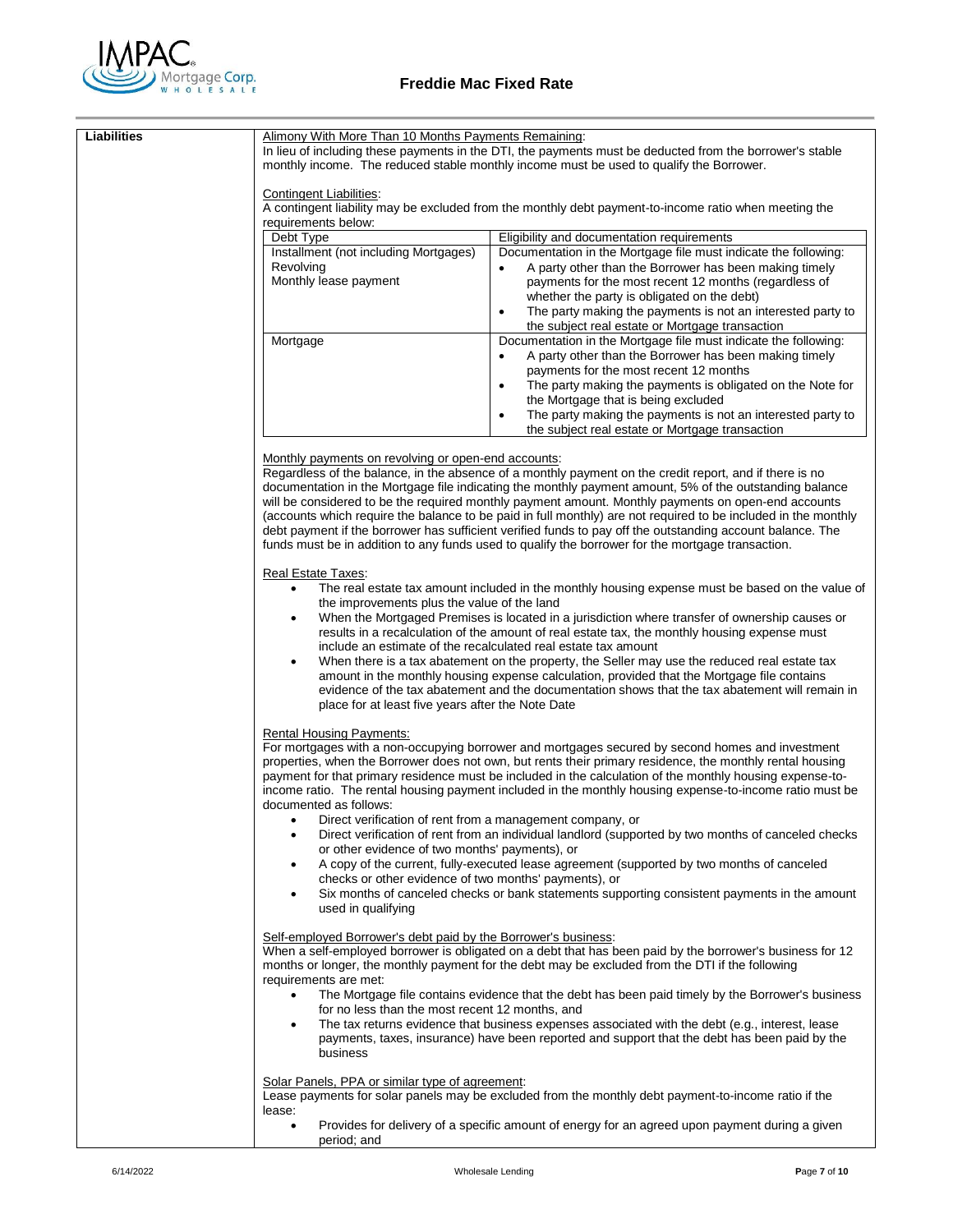

|                                                         | Includes a production guarantee under which the Borrower is compensated on a prorated basis<br>$\bullet$<br>when the energy produced by the solar panels is less than the level required in the lease<br>agreement<br>Payments for solar panels subject to a PPA or similar type of agreement may be excluded from the DTI<br>if the payment is calculated based only on the generated energy. The Mortgage file must contain a copy<br>of the lease agreement, PPA or similar type of agreement, as applicable.                                                                                                                                                                                                                                                                                                                                                                                                                                                                                                                                                                                                                                                                                                                                                                                                                                                                                                                                                                                                                                                                                                                                                                                                                                                                                                                                                                                                                                                 |  |  |  |
|---------------------------------------------------------|------------------------------------------------------------------------------------------------------------------------------------------------------------------------------------------------------------------------------------------------------------------------------------------------------------------------------------------------------------------------------------------------------------------------------------------------------------------------------------------------------------------------------------------------------------------------------------------------------------------------------------------------------------------------------------------------------------------------------------------------------------------------------------------------------------------------------------------------------------------------------------------------------------------------------------------------------------------------------------------------------------------------------------------------------------------------------------------------------------------------------------------------------------------------------------------------------------------------------------------------------------------------------------------------------------------------------------------------------------------------------------------------------------------------------------------------------------------------------------------------------------------------------------------------------------------------------------------------------------------------------------------------------------------------------------------------------------------------------------------------------------------------------------------------------------------------------------------------------------------------------------------------------------------------------------------------------------------|--|--|--|
|                                                         |                                                                                                                                                                                                                                                                                                                                                                                                                                                                                                                                                                                                                                                                                                                                                                                                                                                                                                                                                                                                                                                                                                                                                                                                                                                                                                                                                                                                                                                                                                                                                                                                                                                                                                                                                                                                                                                                                                                                                                  |  |  |  |
|                                                         | <b>Student Loans:</b><br>For student loans in repayment, deferment or forbearance:<br>$\bullet$<br>If the monthly payment amount is greater than zero, use the monthly payment amount<br>reported on the credit report or other file documentation, or<br>If the monthly payment amount reported on the credit report is zero, use 0.5% of the<br>$\circ$<br>outstanding loan balance, as reported on the credit report<br>The student loan payment may be excluded from the DTI provided the mortgage file contains<br>documentation that indicates the following:<br>The student loan has 10 or less monthly payments remaining until the full balance of the<br>$\circ$<br>student loan is forgiven, canceled, discharged or in the case of an employment-<br>contingent repayment program, paid, or<br>The monthly payment on a student loan is deferred or is in forbearance and the full<br>$\circ$<br>balance of the student loan will be forgiven, canceled, discharged or in the case of an<br>employment-contingent repayment program, paid, at the end of the deferment or<br>forbearance period<br>AND<br>The Borrower is eligible or approved, as applicable, for the student loan forgiveness,<br>$\circ$<br>cancelation, discharge or employment-contingent repayment program, and the Seller is<br>not aware of any circumstances that will make the Borrower ineligible in the future.<br>Evidence of eligibility or approval must come from the student loan program or the<br>employer, as applicable.                                                                                                                                                                                                                                                                                                                                                                                                                                        |  |  |  |
| <b>Limitations on Other Real</b><br><b>Estate Owned</b> | Primary Residence:<br>Borrower may have an unlimited number of financed properties                                                                                                                                                                                                                                                                                                                                                                                                                                                                                                                                                                                                                                                                                                                                                                                                                                                                                                                                                                                                                                                                                                                                                                                                                                                                                                                                                                                                                                                                                                                                                                                                                                                                                                                                                                                                                                                                               |  |  |  |
|                                                         | Second Home:<br>Each borrower individually and all borrowers collectively must not be obligated on (e.g., notes,<br>$\bullet$<br>land contracts and/or any other debt or obligation) more than ten (10) 1- to 4-unit financed<br>properties, including the subject property and the borrower's primary residence. When the number<br>of financed properties is greater than six (6), the mortgage must:<br>Be a Loan Product Advisor (LPA) mortgage with a Risk Class of Accept<br>$\circ$<br>Have a minimum FICO of 720<br>$\circ$<br>Examples of financed properties that do not have to be counted in this limitation include:<br>Commercial real estate<br>$\circ$<br>Multifamily (five or more units) real estate<br>$\circ$<br>Timeshares<br>$\circ$<br>Undeveloped land<br>$\circ$<br>Manufactured homes not titled as real property (chattel lien), unless the property is<br>$\circ$<br>situated on the land that is titled as real property<br>Property titled in the name of the borrower's business provided that the borrower, in his<br>$\circ$<br>or her individual capacity, is not obligated on the property<br>Property titled in the name of a trust where the borrower is a trustee, provided that the<br>borrower in his or her individual capacity, is not obligated on the property<br><b>Reserves Requirements:</b><br>Borrowers are collectively obligated on 1-6 financed properties, including the subject<br>$\circ$<br>property and the borrower's primary residence = 2 months PITIA required on each<br>additional second home and/or investment property that is financed and on which the<br>borrower is obligated.<br>Borrowers are collectively obligated on 7-10 financed properties, including the subject<br>$\circ$<br>property and the borrower's primary residence $= 8$ months PITIA required on each<br>additional second home and/or investment property that is financed and on which the<br>borrower is obligated. |  |  |  |
| <b>Loan Amount</b>                                      | Minimum Conforming Loan Amount: \$100,000                                                                                                                                                                                                                                                                                                                                                                                                                                                                                                                                                                                                                                                                                                                                                                                                                                                                                                                                                                                                                                                                                                                                                                                                                                                                                                                                                                                                                                                                                                                                                                                                                                                                                                                                                                                                                                                                                                                        |  |  |  |
| Mortgage Insurance                                      | Mortgage insurance is required for LTV > 80%. The following supersedes all other guidelines for > 80% LTV<br>with MI availability<br>All loans must be submitted to DU Approval/Eligible<br>Reserve requirement by mortgage insurers prevail<br>$\bullet$<br>Eligible MI companies:<br>Arch MI<br><b>MGIC</b><br><b>National MI</b><br>Radian                                                                                                                                                                                                                                                                                                                                                                                                                                                                                                                                                                                                                                                                                                                                                                                                                                                                                                                                                                                                                                                                                                                                                                                                                                                                                                                                                                                                                                                                                                                                                                                                                    |  |  |  |
|                                                         |                                                                                                                                                                                                                                                                                                                                                                                                                                                                                                                                                                                                                                                                                                                                                                                                                                                                                                                                                                                                                                                                                                                                                                                                                                                                                                                                                                                                                                                                                                                                                                                                                                                                                                                                                                                                                                                                                                                                                                  |  |  |  |
| 6/14/2022                                               | Wholesale Lending<br>Page 8 of 10                                                                                                                                                                                                                                                                                                                                                                                                                                                                                                                                                                                                                                                                                                                                                                                                                                                                                                                                                                                                                                                                                                                                                                                                                                                                                                                                                                                                                                                                                                                                                                                                                                                                                                                                                                                                                                                                                                                                |  |  |  |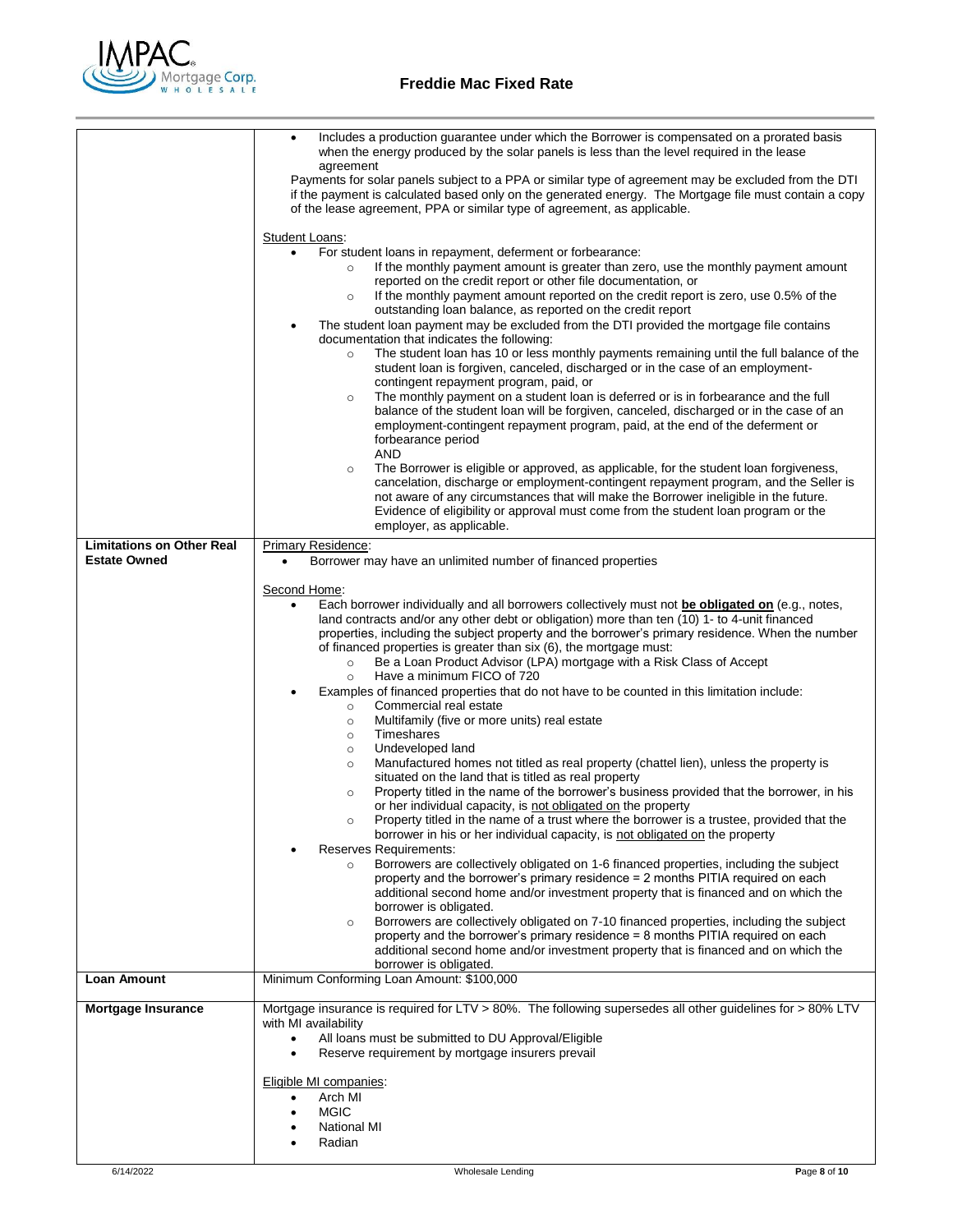

## **Freddie Mac Fixed Rate**

|                             | Eligible MI certificates are as follows:                                                                                                                                                           |  |  |  |
|-----------------------------|----------------------------------------------------------------------------------------------------------------------------------------------------------------------------------------------------|--|--|--|
|                             | Borrower Paid Mortgage Insurance (BPMI) paid monthly and must be ordered as non-refundable,<br>constant renewal, deferred payment (initial premium is paid with the first monthly loan payment)    |  |  |  |
|                             | Lender Paid Single Premium MI<br>٠<br>Premiums for all lender-paid MI plans must be shown on the HUD as being paid to the MI<br>$\circ$<br>company by Lender                                       |  |  |  |
|                             |                                                                                                                                                                                                    |  |  |  |
|                             | Requirements for loans on properties in the state of New York:<br>The appraised value is used to calculate the LTV ratio to determine whether mortgage insurance is                                |  |  |  |
|                             | required, and<br>The lesser of the appraised value or sales price is used to calculate the LTV used to determine the<br>٠                                                                          |  |  |  |
|                             | level of mortgage insurance coverage that is required.                                                                                                                                             |  |  |  |
|                             | Ineligible MI:                                                                                                                                                                                     |  |  |  |
|                             | <b>Financed MI</b><br>$\bullet$<br>Single Premium paid by borrower or seller of the property<br>٠                                                                                                  |  |  |  |
|                             | Split Premium – upfront portion paid by borrower or seller of the property<br>٠                                                                                                                    |  |  |  |
|                             | Prepaid Mortgage Insurance<br>٠                                                                                                                                                                    |  |  |  |
|                             | Lender Paid Monthly<br>٠<br>Lender Paid Annual                                                                                                                                                     |  |  |  |
|                             | <b>Borrower Paid Annual</b><br>$\bullet$                                                                                                                                                           |  |  |  |
|                             | Lender paid pool coverage (referred to as GSE pool insurance)<br>٠                                                                                                                                 |  |  |  |
|                             | Investor - paid pool coverage<br>٠                                                                                                                                                                 |  |  |  |
|                             | Loans covered by recourse and/or indemnification agreements<br>٠                                                                                                                                   |  |  |  |
|                             | Secondary market coverage agreements<br>$\bullet$                                                                                                                                                  |  |  |  |
|                             | Coverage Requirements:                                                                                                                                                                             |  |  |  |
|                             | Loan Term ≤ 20 years:<br>$\bullet$<br>6% if LTV 80.01%-85%                                                                                                                                         |  |  |  |
|                             | $\circ$<br>12% if LTV 85.01%-90%<br>$\circ$                                                                                                                                                        |  |  |  |
|                             | 25% if LTV 90.01%-95%<br>$\circ$                                                                                                                                                                   |  |  |  |
|                             | Loan Term > 20 years:                                                                                                                                                                              |  |  |  |
|                             | 12% if LTV 80.01%-85%<br>$\circ$<br>25% if LTV 85.01%-90%<br>$\circ$                                                                                                                               |  |  |  |
|                             | 30% if LTV 90.01%-95%<br>$\circ$                                                                                                                                                                   |  |  |  |
|                             |                                                                                                                                                                                                    |  |  |  |
|                             |                                                                                                                                                                                                    |  |  |  |
|                             | Reduced MI coverage amounts provided by agency and AUS decisions are ineligible.<br>Ineligible:                                                                                                    |  |  |  |
| <b>Program Restrictions</b> | <b>HARP Products</b><br>$\bullet$                                                                                                                                                                  |  |  |  |
|                             | ChoiceRenovation<br>$\bullet$                                                                                                                                                                      |  |  |  |
|                             | HomeOne<br>$\bullet$                                                                                                                                                                               |  |  |  |
|                             | <b>FHMLC HomeSteps</b><br>٠<br>$\bullet$                                                                                                                                                           |  |  |  |
|                             | <b>FHLMC Renovation Loans</b><br>ChoiceRenovation                                                                                                                                                  |  |  |  |
|                             | Permanent buydowns<br>٠                                                                                                                                                                            |  |  |  |
|                             | Affordable Housing/HFA Preferred<br>٠                                                                                                                                                              |  |  |  |
|                             | <b>Energy Efficient Mortgages</b><br>٠                                                                                                                                                             |  |  |  |
|                             | PACE loans<br>One Time Close (OTC)                                                                                                                                                                 |  |  |  |
|                             | <b>Enhanced Relief Refinance</b>                                                                                                                                                                   |  |  |  |
|                             | Down Payment Assistance Programs                                                                                                                                                                   |  |  |  |
| <b>Property Types</b>       | Eligible:<br>٠                                                                                                                                                                                     |  |  |  |
|                             | 1-unit attached or detached SFR, PUD or condo<br>2-4 unit<br>$\bullet$                                                                                                                             |  |  |  |
|                             | Ineligible:                                                                                                                                                                                        |  |  |  |
|                             | Assisted living or board and care facilities                                                                                                                                                       |  |  |  |
|                             | Bed and breakfast (or tourist houses), boarding houses, commercial enterprises fraternity or<br>$\bullet$<br>sorority houses, or non-real property such as houseboats, mobile homes, private clubs |  |  |  |
|                             | Commercial properties                                                                                                                                                                              |  |  |  |
|                             | Co-ops<br>$\bullet$                                                                                                                                                                                |  |  |  |
|                             | Exotic or non-traditional types of structures such as dome homes, berm homes or log homes                                                                                                          |  |  |  |
|                             | Fee simple land within the bounds of Indian reservation land or under jurisdiction of tribal council or<br>laws                                                                                    |  |  |  |
|                             | Ineligible Condominiums                                                                                                                                                                            |  |  |  |
|                             | Land Loans (unimproved properties or vacant land)<br>$\bullet$                                                                                                                                     |  |  |  |
|                             | Land trusts (including Illinois land trusts)                                                                                                                                                       |  |  |  |
|                             | Life Estate<br>Manufactured homes (whether or not built to MHCSS standards), Manufactured condos (FHA                                                                                              |  |  |  |